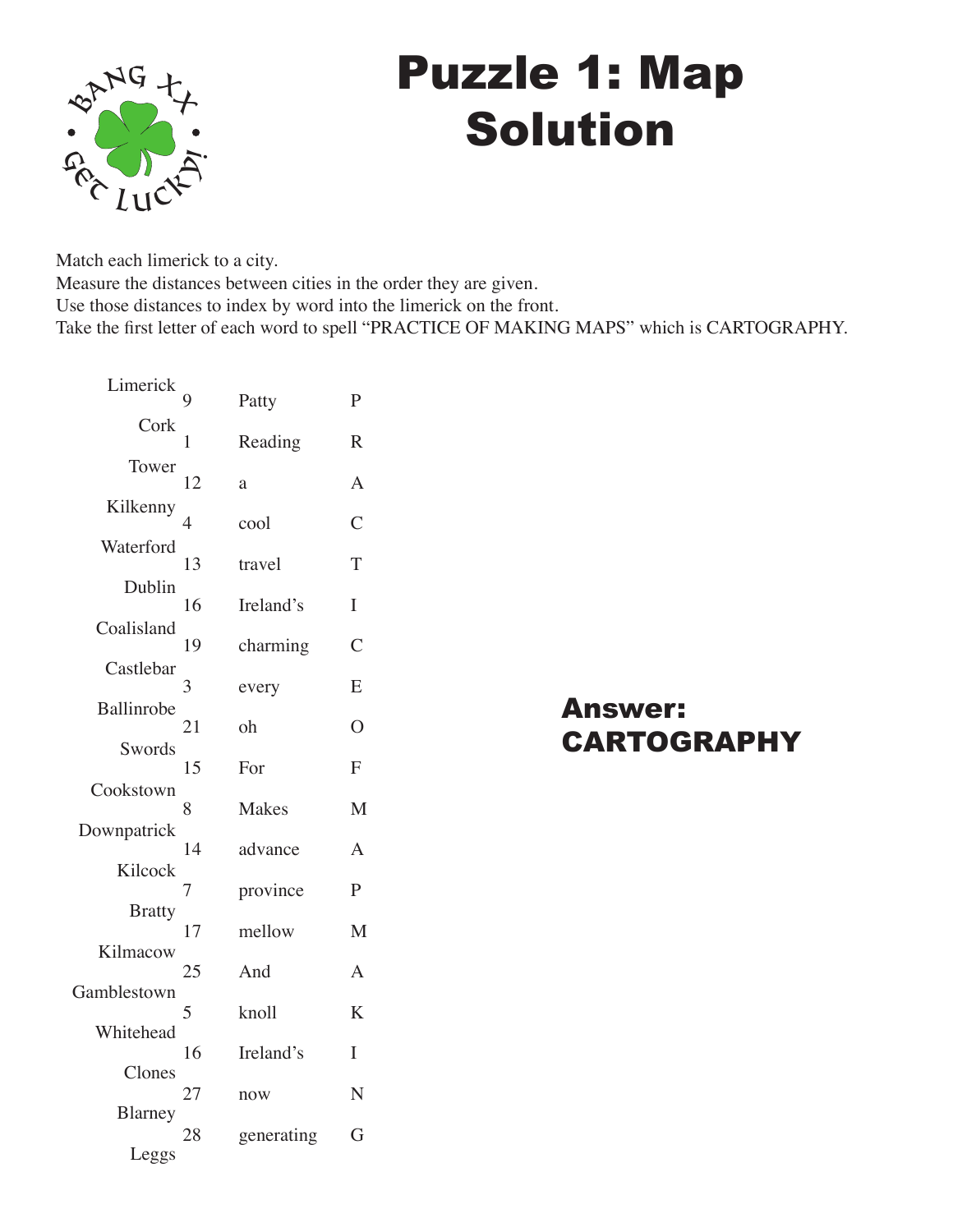

# Puzzle 2: Coins Solution

Bite into each coin to find a color. Count how many of each color coin there. Use that number to index into the name of the color. Read the letters in the order of the rainbow on the bag (i.e., backwards)

1 **B**LUE B 2 G**R**EEN R 2 YELLOW E<br>3 ORANGE A 3 OR**A**NGE A 3 RE**D** D

> Answer: BREAD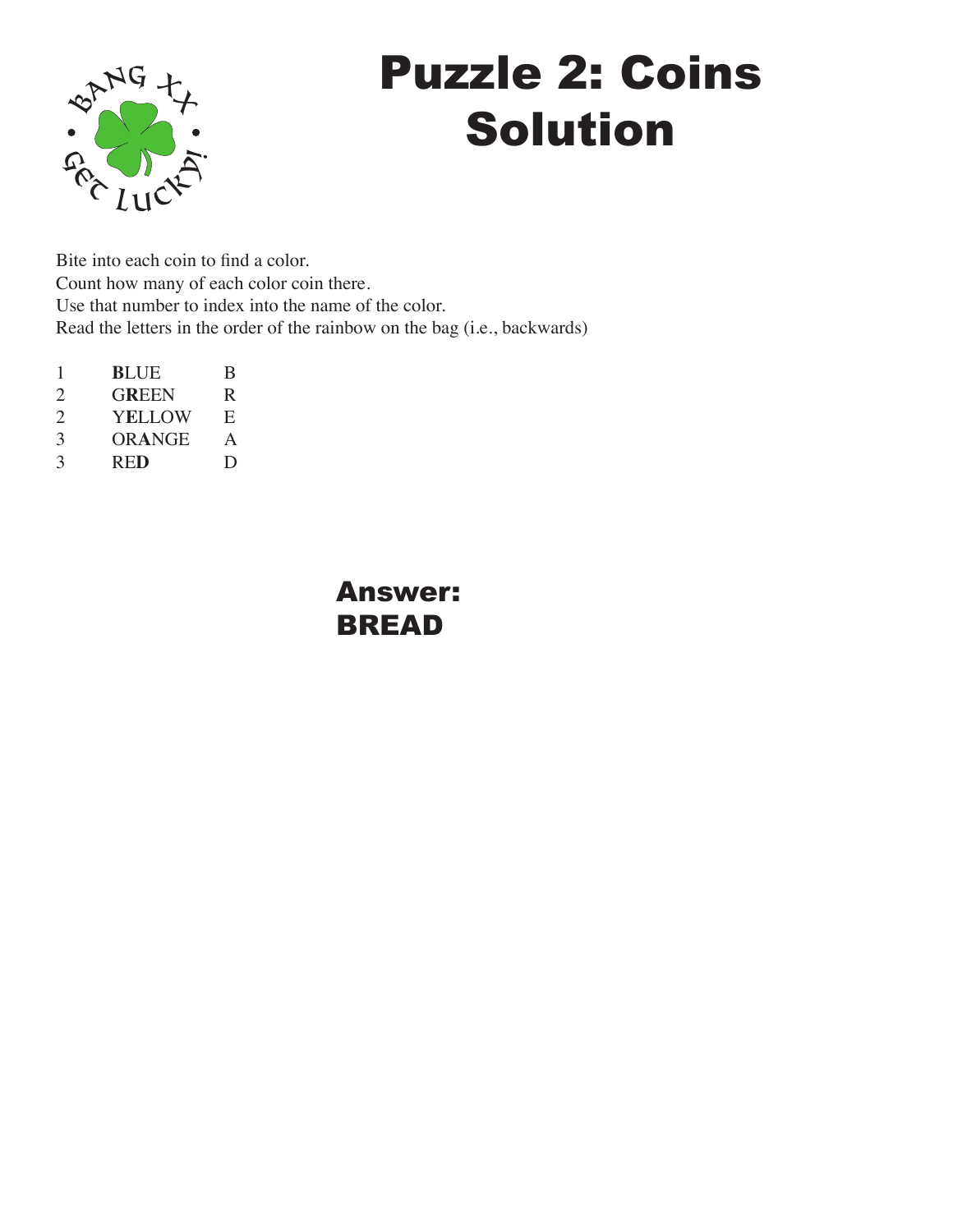

# Puzzle 3: Clouds Solution

Match each cloud to a lucky charm marshmallow. Connect the marshmallows in each comic box to form a letter.



electricity arc: RAINBOW American flag part: STAR kite: DIAMOND daffodil: STAR flask: BALLOON butterfly wing: HEART supermagnet: RAINBOW



infield: DIAMOND popcorn: CLOVER baseball bat: BALLOON



hearts: HEART diamonds: DIAMOND clubs: CLOVER



tunnel: RAINBOW warning sign: DIAMOND sherriff's badge: STAR



night sky objects star: STAR moon: MOON



french tip: MOON top of ring: DIAMOND archway: RAINBOW Necco candy: HEART smile: MOON



baklava: DIAMOND strawberry: HEART watermelon: RAINBOW goldfish cracker: BALLOON

### Answer: BULLION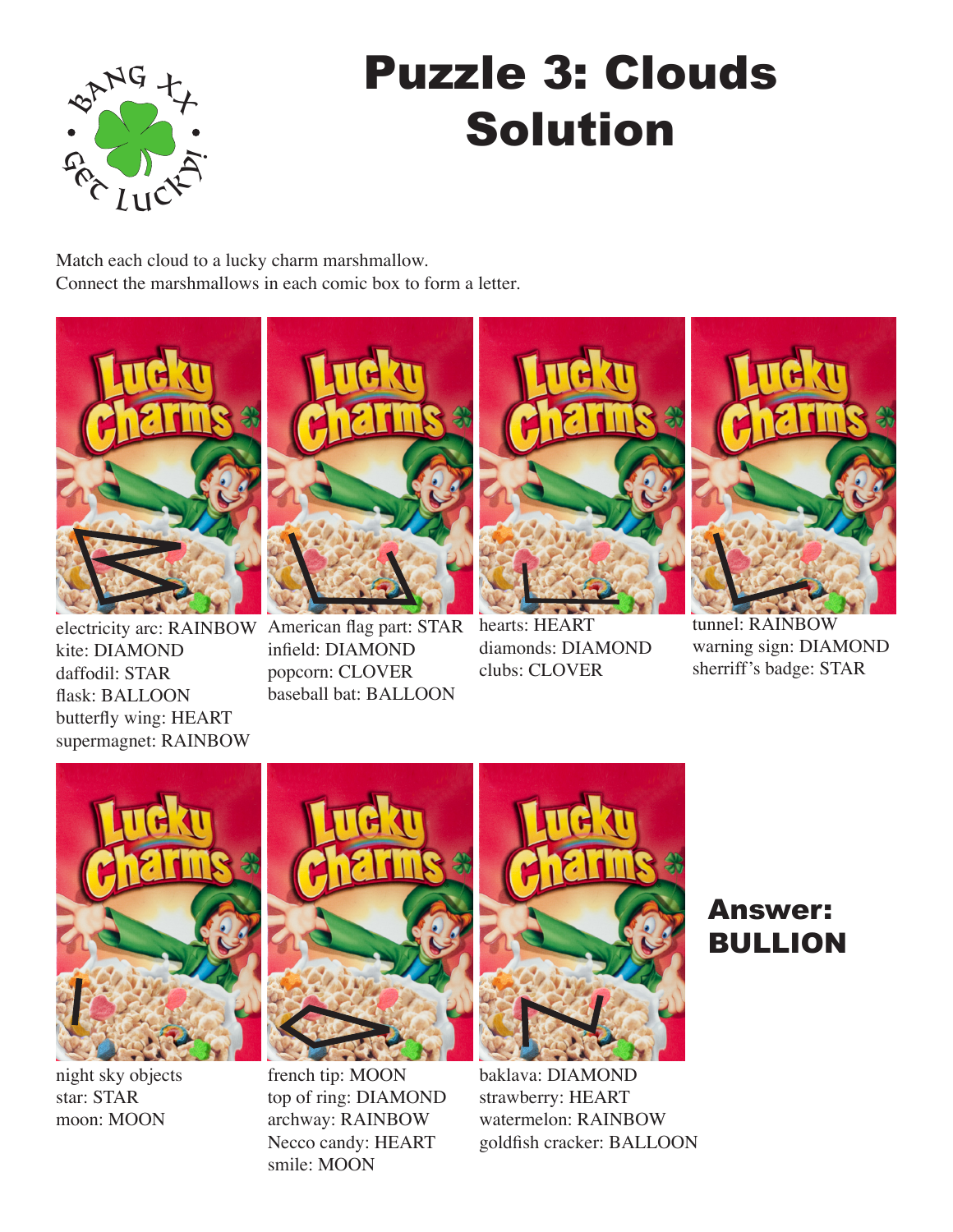

# Puzzle 4: Horseshoes Solution

Group A writes descriptions of the pictures they see and sends it over to Group B.

Group B sets up their horseshoe set in the same way as the pictures.

By standing in the place described on Group B's card corresponding to each picture by matching border colors, the set will look like a letter.

Put the letters in order of the rainbow based on the border colors and it spells GALLOP.

#### Answer: GALLOP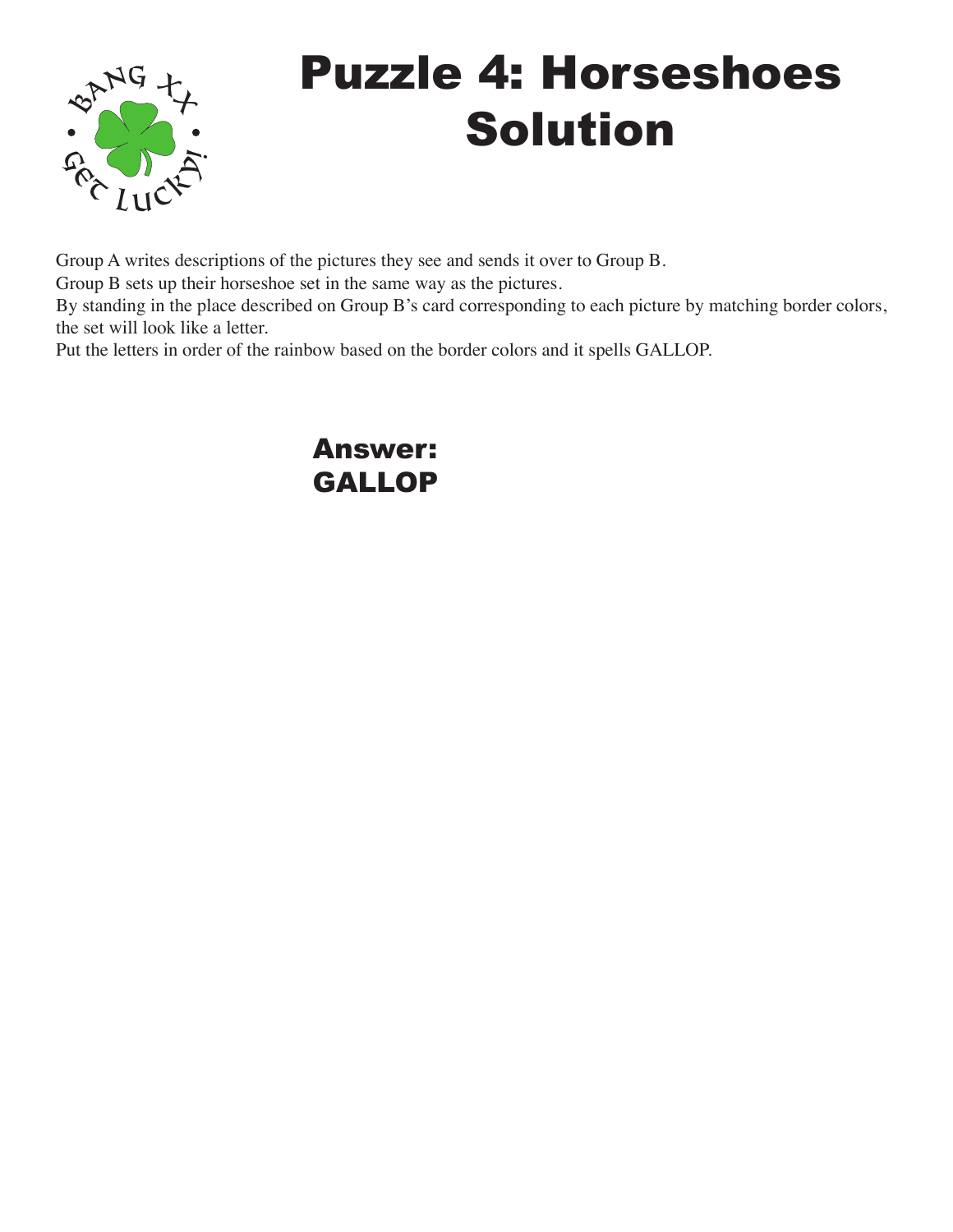

# Puzzle 5: Beer Solution

Find synonyms for each word made up of the letters in GUINNESS. Match pairs of words so that they form a complete set of the letters in GUINNESS. Read each pair as a semaphore letter (the Irish flag colors around the edge clue to semaphore) in alphabetical order (based on the new words).

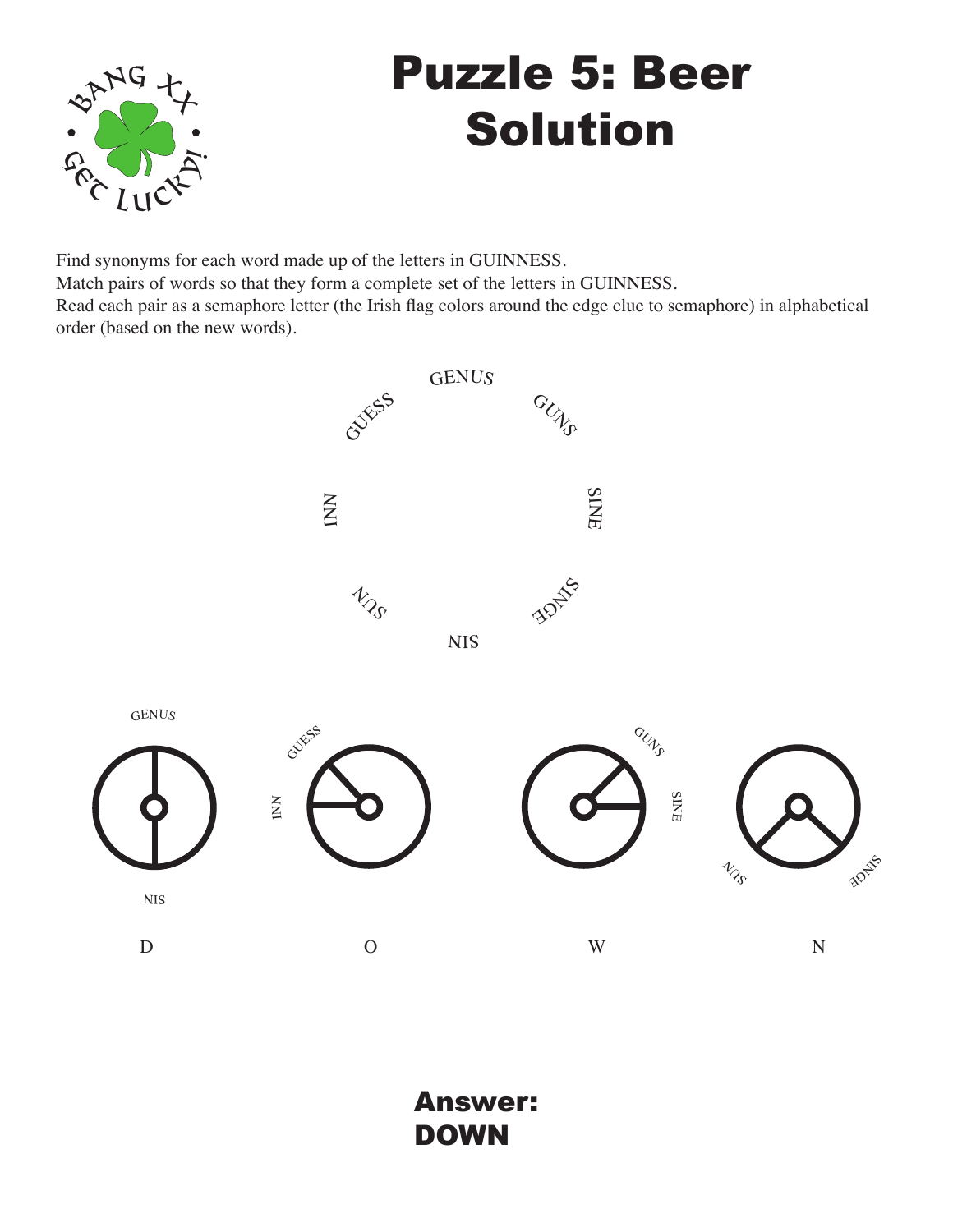

## Puzzle 6: Clover Solution

You are looking for trinary where the left leaf is the 0 place, the top middle leaf is the 1 place and the right leaf is the 2 place (they are designated as A, B and C below). If a number appears 0 times in a leaf, it is a 0. If it appears once, it is a 1. If it appears twice, it is a 2.

Read the phrase which spells "THE KEY INGREDIENT IN IRISH COFFEE" which is WHISKEY. Note: There are two spellings of whiskey. We want the Irish version which is "whiskey" as opposed to the Scottish spelling of "whisky".

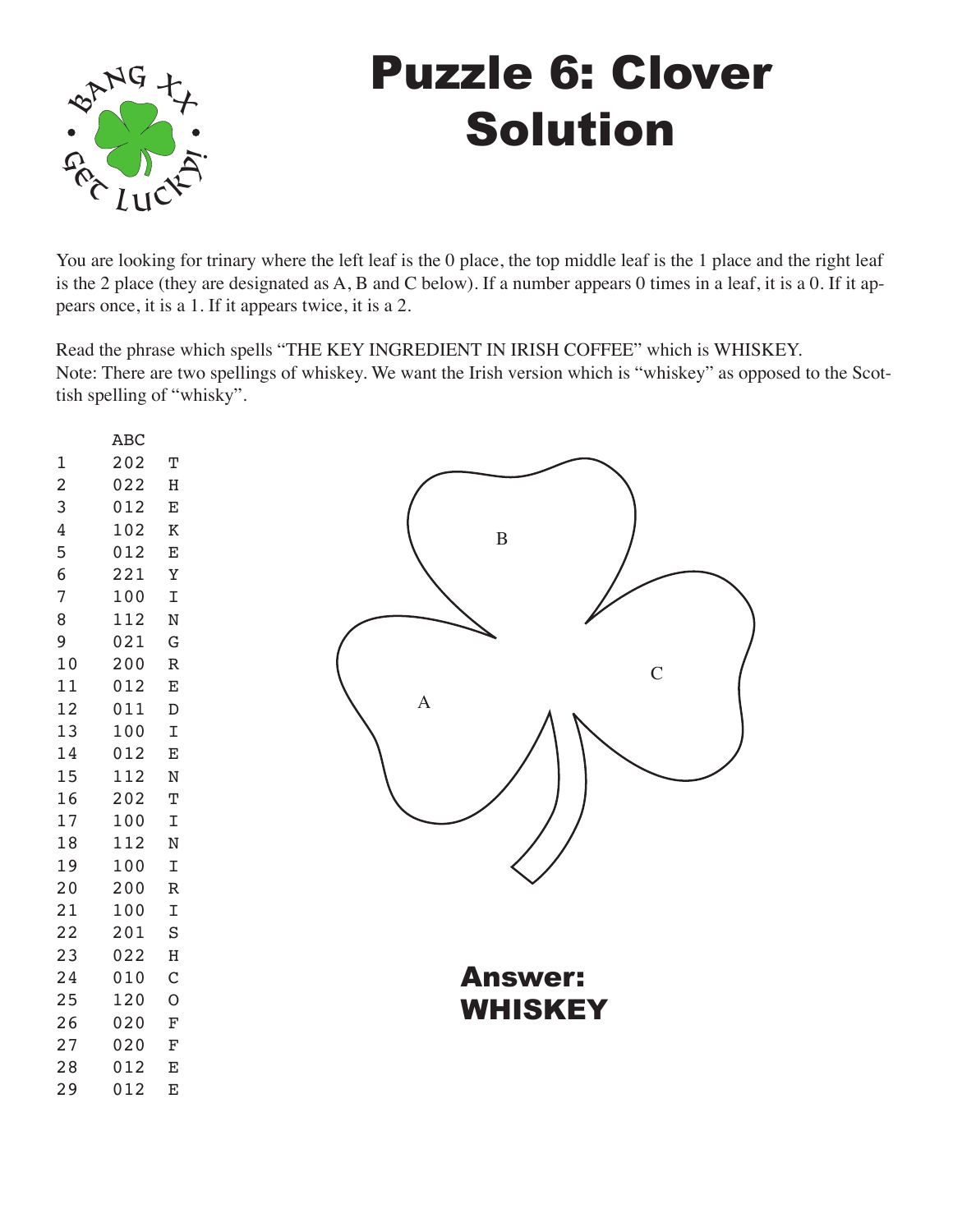

# Puzzle 7: Casino Solution

Tiles should be laid out 3 across and 12 down.

To determine which three go in each row, match words on tiles to the games on the left of each row. Place them in alphabetical order in each row, as per the clue Aunt Betty's Casino = ABC.

Once tiles are places, convert numbers to letter to read the message across the tiles of "GET LUCKY AND PLAY ROULETTE BET TWO DOLLARS"

Notice that the tile with the word "Blind" is in bold.

Rotate the board to see 2x3 blocks of red and black squares.

Reading the black squares as braille, the message spells "ONE RED".

Go to the roulette table and bet \$2 on 1-red. The dealer will tell you you've won and hand you a card with the answer on it.

| roulette     | 7 double zero            | 5 even or odd | 20 wheel                 |
|--------------|--------------------------|---------------|--------------------------|
| bingo        | 12 five x five           | 21 free space | 3 kids' song             |
| mah jong     | 11 China                 | 25 melds      | 1 tiles                  |
| poker        | 14 blind                 | 4 call        | 16 fold                  |
| horse racing | <b>12 Belmont Stakes</b> | 1 jockey      | 25 Triple Crown          |
| jai alai     | 18 cesta                 | 15 court      | 21 pelota                |
| slots        | 12 cherries              | 5 lever       | 20 nickel                |
| lotto        | 20 drawing               | 5 powerball   | 2 scratch off            |
| blackjack    | 5 bust                   | 20 hit        | 20 stand                 |
| ball games   | 23 March Madness         | 15 Super Bowl | 4 World Series           |
| dog racing   | 15 lure                  | 12 rabbit     | 12 Santa's Little Helper |
| craps        | 1 come bet               | 18 pass line  | 19 shooter               |

| 7  | G           | 18             | R | 4  | D |
|----|-------------|----------------|---|----|---|
| 5  | E           | 15             | O | 15 | O |
| 20 | Т           | 21             | U | 12 | Г |
| 12 | L           | 12             | L | 12 | L |
| 21 | U           | 5              | E | 1  | Α |
| 3  | $\mathsf C$ | 20             | Т | 18 | R |
| 11 | Κ           | 20             | Т | 19 | S |
| 25 | Υ           | 5              | E |    |   |
| 1  | Α           | $\overline{c}$ | B |    |   |
| 14 | N           | 5              | E |    |   |
| 4  | D           | 20             | Т |    |   |
| 16 | Ρ           | 20             | Т |    |   |
| 12 | L           | 23             | W |    |   |
| 1  | Α           | 15             | O |    |   |
| 25 | Υ           |                |   |    |   |



Answer: HIGHROLLER